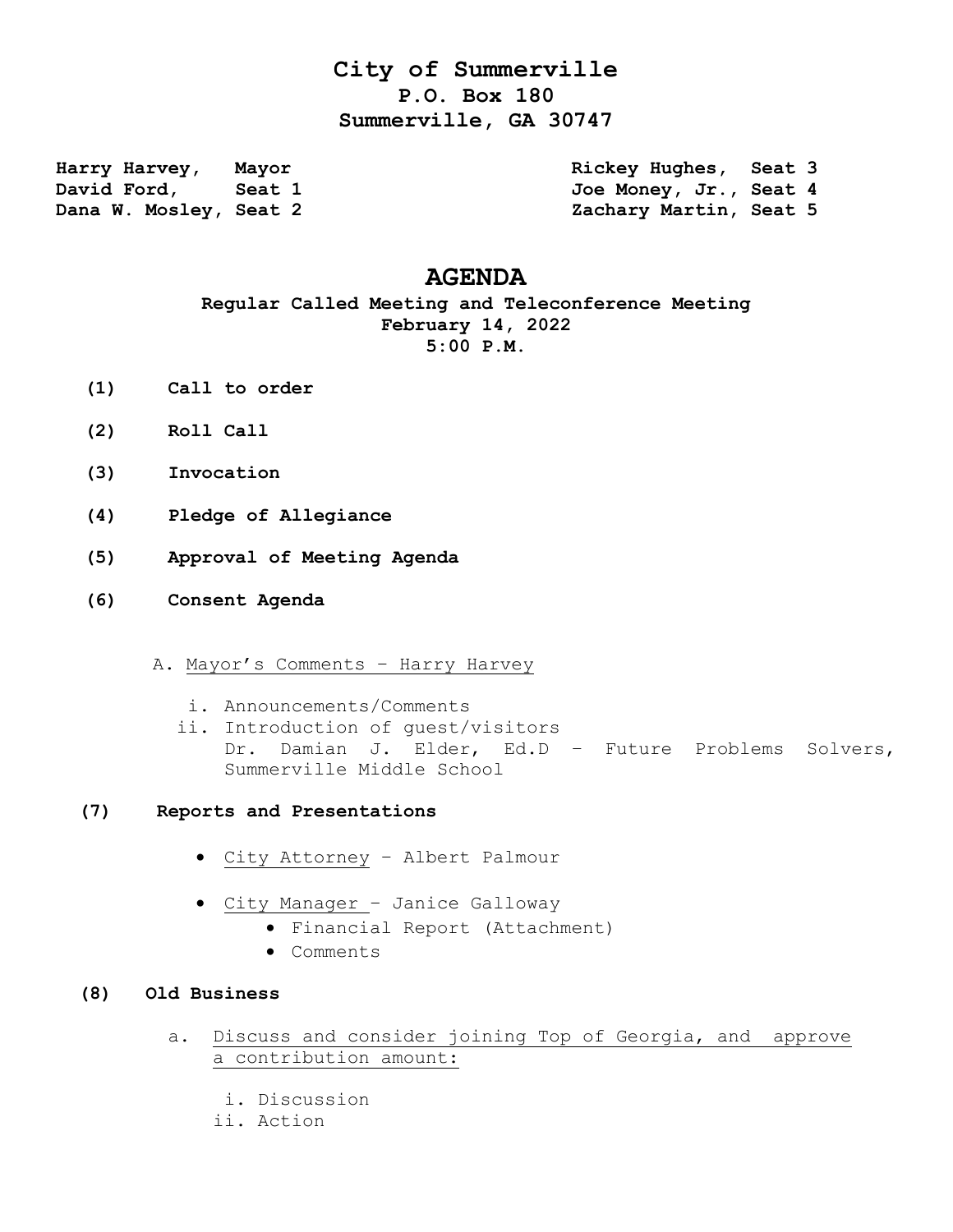- b. Second Reading and adoption of the FY 2020-2021 Year-End Budget Ordinance (see attachment):
	- i. Discussion
	- ii. Action
- c. Consider approving payment of \$28,928 to Rodney Bright Construction for the installation of two batting cages on old tennis courts (see attachment):
	- i. Discussion
	- ii. Action

### **(9) New Business**

- a. Approve minutes:
	- i. Discussion
	- ii. Action
- b. Adopt the Chattooga County Hazard Mitigation Plan update for 2022:
	- i. Discussion
	- ii. Action
- c. Consider approving the purchase of remaining decking on playground equipment at Dowdy Park from GameTIme in the amount of \$9,216.08 (see attachment):
	- i. Discussion ii. Action
- d. Approve membership to the Georgia Utility Training Academy for \$9,600 a year for certification and training of seven full-time employees and three employees requiring partial certification and training (see attachment):
	- i. Discussion
	- ii. Action
- e. Approve water line extension from Echols Rd to Garvin Rd with associated cost to be paid by customer:
	- i. Discussion
	- ii. Action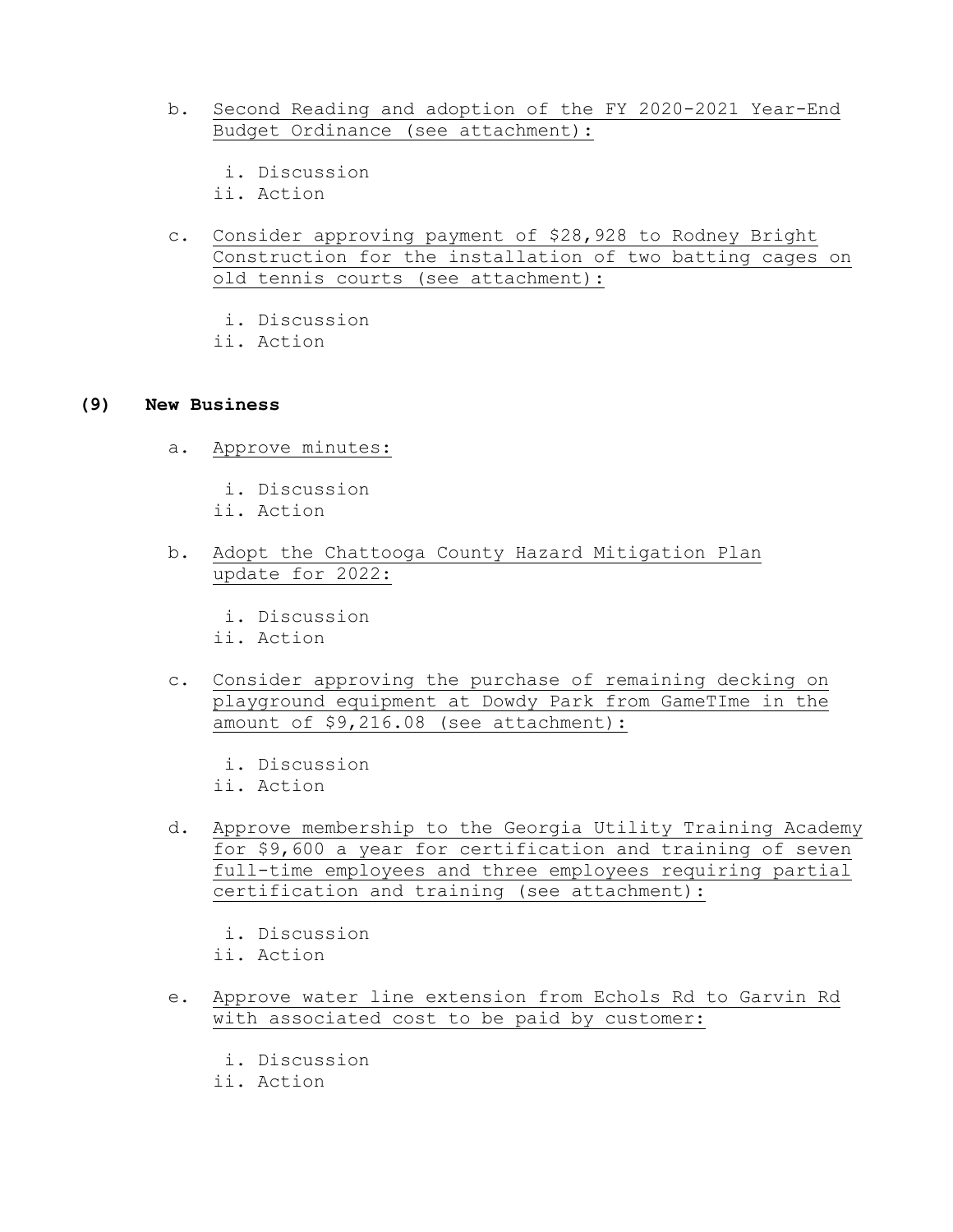- f. Approve payment of \$5,450 to Consolidated Pipe, for meter bars and risers (see attachment):
	- i. Discussion
	- ii. Action
- g. Consider approving the purchase of two new 25 HP Aerators from Aqua Aerobic Systems, Inc. in the amount of \$28,450 (see attachment):
	- i. Discussion
	- ii. Action
- h. Consider approving payment of \$12,879 to Vanasse Hangen Brustlin, Inc. for the 2022-2023 Wastewater Treatment Plant Watershed Protection Plan (see attachment):
	- i. Discussion
	- ii. Action
- i. Approve payment of \$11,521.75 to Carter & Sloope for Outfall Sewer Evaluation (see attachment):
	- i. Discussion
	- ii. Action
- j. Approve payment of \$5,927.50 to Carter & Sloope for engineering services for SR 48 bridge widening project (see attachment):
	- i. Discussion
	- ii. Action
- k. Approve payment to Carter & Sloope for the following engineering invoices:
	- Invoice #25989 Deep Well Water Line \$1,526.25
	- Invoice #25985 WWTP Improvements Corrective Action Plan - \$1008.75
	- Invoice #25991 Groundwater Withdrawal Permit \$4,073.75
	- Invoice #25992 Water Loss Control Program \$1,440.00
	- Invoice #25988 PFOS/PFAS Evaluation \$1,812.50
	- Invoice #25987 General Consulting \$4,398.75

Total amount of Invoices \$14,260

 i. Discussion ii. Action